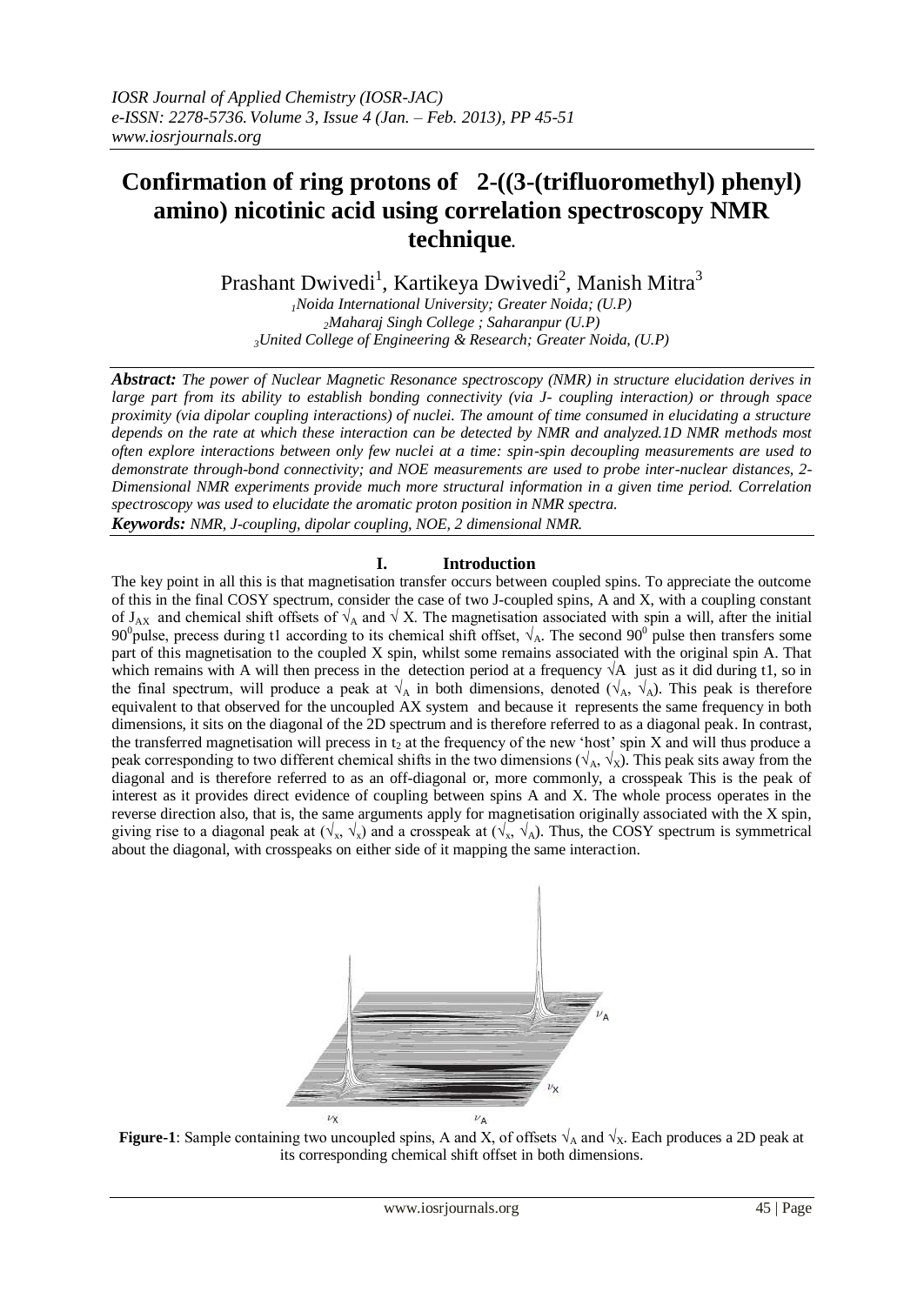

**Figure-2** : The COSY spectrum of a coupled, two-spin AX system. Diagonal peaks are equivalent to those observed in the 1D spectrum whilst crosspeaks provide evidence of a coupling between the correlated spins.

Theory of polarisation transfer in the INEPT experiment, it was shown that the basic requirement for the transfer of polarization was an anti-phase disposition of the doublet vectors of the source spin, which for INEPT was generated by a spin-echo sequence. Magnetisation components that were in-phase just before the second  $90^{\circ}$ pulse would not contribute to the transfer, hence the ∆ period was optimised to maximise the anti-phase component. The same condition applies for magnetisation transfer between two protons as in the COSY experiment. This requires that the proton–proton coupling be allowed to evolve to give a degree of anti-phase magnetisation that may be transferred by the second pulse, whilst the in-phase component remains associated with the original spin. The coupling evolution period for COSY is the  $t_1$  period so that the amount of transferred magnetisation detected in t<sub>2</sub> is also modulated as a function of  $t_1$  (sin 180Jt<sub>1</sub>). Likewise, the amplitude of the inphase, non-transferred component is also modulated in  $t_1$  by the coupling (cos 180Jt<sub>1</sub>), and this produces the coupling fine structure of the diagonal peak in  $f_1$ .



**Figure-3**: Coupling evolution during t<sub>1</sub> produces in-phase and antiphase magnetisation components. Only the anti-phase component contributes to magnetisation transfer and hence to crosspeaks in the 2D spectrum.



**Figure-4**: A schematic energy level diagram for the coupled two spins AX system. As for 1D data,  $f_1$  quadrature detection requires two data sets that differ in phase by 90<sup>0</sup> to be collected, thus providing the necessary sine and cosine amplitude-modulated data. Since the  $f_1$  dimension is generated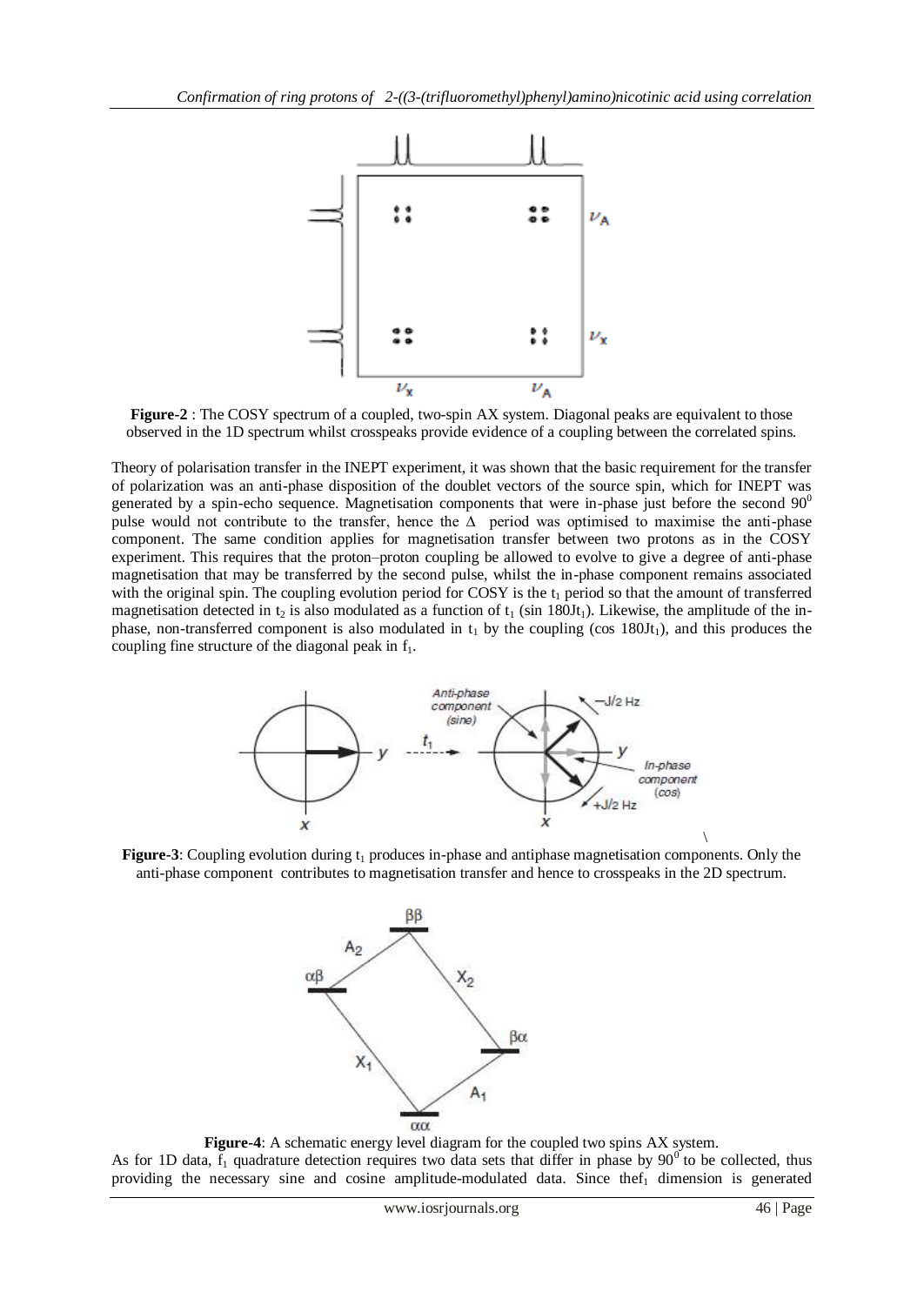artificially, there is strictly no reference rf to define signal phases, so itis the phase of the pulses that bracket  $t_1$ that dictate the phase of the detected signal. Thus, foreach  $t_1$  increment, two data sets are collected, one with a  $90<sub>x</sub>$  preparation pulse (t<sub>1</sub> sine modulation) and the other with  $90<sub>y</sub>$  (t<sub>1</sub> cosine modulation), both stored separately These two sets are then equivalent to the two channel data collected with simultaneous acquisition, which produces the desired frequency discrimination when subject to a complex FT (also referred to as a hypercomplex transform in relation to 2D data). The rate of sampling in  $t_1$  or, in other words, the size of the  $t_1$ time increment, is dictated by the  $f_1$  spectral width and is subject to the same rules as for the simultaneous sampling of one-dimensional data. This method is derived from the original work of States, Haberkorn and Ruben and is therefore often referred to in the literature as the States method of  $f_1$  quad detection.



**Figure-5** : The States method of  $f_1$  quadrature detection requires two data sets to be acquired per increment to generate separate sine- and cosine modulated data sets.

### **II. Methodology**

The success of any NMR experiment is, of course, crucially dependent on the correct setting of the acquisition parameters. In the case of 2D experiments, one has to consider the parameters for each dimension separately, and we shall see that the most appropriate parameter settings for  $f_2$  are rarely optimum for f1. Likewise, one has to give rather more thought to the setting up of a 2D experiment than is usually required for 1D acquisitions to make optimum use of the instrument time available and data storage space. spectral widths, which should be the same in both dimensions of the COSY experiment, should be kept to minimum values with transmitter offsets adjusted so as to retain only the regions of the spectrum that will provide useful correlations. It is usually possible to reduce spectral widths to well below the 10-ppm or so proton window observed in 1D experiments. The use of excessively large windows leads to poorer digital resolution in the final spectrum or requires greater data sizes, neither of which is desirable. The spectral widths in turn define the sampling rates for data in  $t_2$ , in exact analogy with 1D acquisitions, and the size of the  $t_1$  increment, again according to the Nyquist criteria. The acquisition time  $(AQ_t)$ , and hence the digital resolution  $(1/AQ_t)$ , for each dimension is then dictated by the number of data points collected in each. For  $t<sub>2</sub>$ , this is the number of data points digitised in each FID, whilst for  $t_1$  this is the number of FIDs collected over the course of the experiment. The appropriate setting of these parameters is a most important aspect to setting up a 2D experiment, and the way in which one thinks about acquisition times and digital resolution in a 2D data set is, necessarily, quite different from that in a 1D experiment. As an illustration, imagine transferring the typical parameters used in a 1D proton acquisition into the two dimensions of COSY. The acquisition time might be 4 s, corresponding to a digital resolution of 0.25 Hz/pt, with no relaxation delay between scans. On, for example, a 400-MHz instrument, with a 10 ppm spectral width, this digital resolution would require 32K words to be collected per FID. The 2D equivalent, with States quad detection in  $f_1$  and with axial-peak suppression, requires four scans to be collected for each  $t_1$  increment. The mean acquisition time for each would be 6 s ( $t_2$  plus the mean  $t_1$  value), corresponding to 24 s of data collection per FID. If 16K t1 increments were to be made for the f1 dimension (two data sets are collected for each  $t_1$  increment remember), this would correspond to a total experiment time of about 4.5 days. Furthermore, the size of the resulting data matrix would be a little over 1000 million words, and with a typical 32-bit-perword computer system, this requires some 4GB of disk space! We will agree that 4 days for a basic COSY acquisition is quite unacceptable, let alone the need for such disk space per experiment; so acquiring data with such high levels of digitisation in both dimensions is clearly not possible.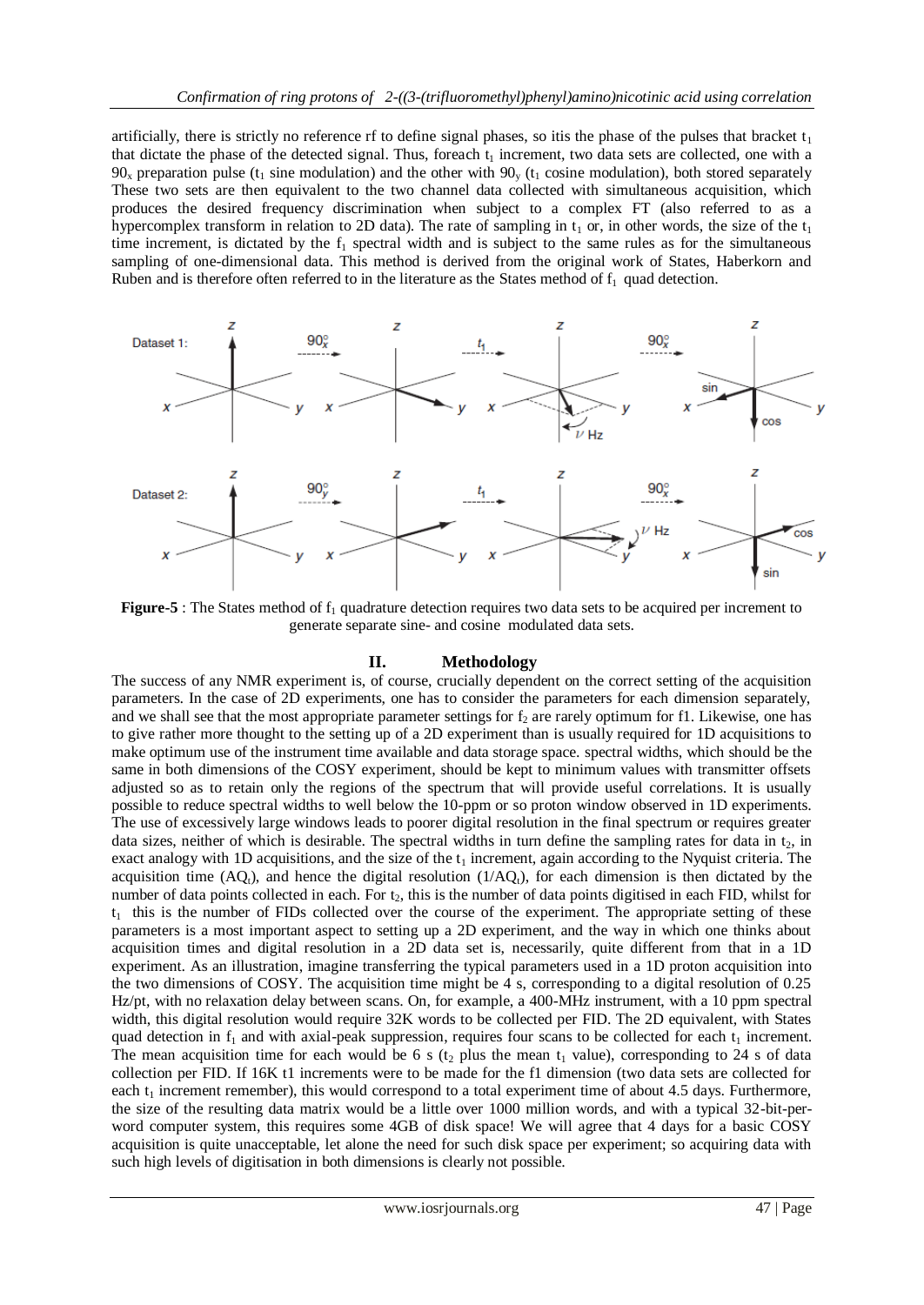The key lies in deciding on what level of digitisation is required for the experiment in hand. The first point to notice is that adding data points to extend the  $t_2$  dimension leads to a relatively small increase in the overall length of the experiment, so we may be quite profligate with these (although they will lead to a corresponding increase in the size of the data matrix). Moreover, adding t1 data points requires that a complete FID of potentially many scans is required per increment, which makes a far greater increase to the total data collection time. Thus, one generally aims to keep the number of  $t_1$  increments to a minimum, which is consistent with resolving the correlations of interest and increasing  $t_2$  as required when higher resolution is necessary. For this reason, the digital resolution in  $f_2$  is often greater than that in  $f_1$ , particularly in the case of phase-sensitive data sets. The use of smaller  $AQt_1$  is, in general, also preferred for reasons of sensitivity since FIDs recorded for longer values of  $t_1$  will be attenuated by relaxation and so will contribute less to the overall signal intensity. The use of small  $AQt_1$  is likely to lead to truncation of the  $t_1$  data, and it is then necessary to apply suitable window functions that force the end of the data to zero to reduce the appearance of truncation artefacts.

For COSY in particular, one of the factors that limits the level of digitisation that can be used is the presence of intrinsically anti-phase crosspeaks, since too low a digitisation will cause these to cancel and the correlation to disappear The level of digitisation will also depend on the type of experiment and the data one expects to extract from it. For absolute-value COSY, one is usually interested in establishing where correlations exist, with little interest in the fine structure within these crosspeaks. In this case, it is possible to use a low level of digitisation consistent with identifying correlations. As a rule of thumb, a digital resolution of J to 2J Hz/pt (AQ of 1/J to 1/2J s) should enable the detection of most correlations arising from couplings of J Hz or greater. Thus for a lower limit of, say, 3 Hz, a digital resolution of  $3-6$  Hz/pt (AQ of  $\sim$ 300–150 ms) will suffice. The  $AQ_{\text{t}}$  is typically half that for t2 in this experiment, with one level of zero- filling applied in t1 so that the final digital resolution is the same in both dimensions of the spectrum (as required for symmetrisation).

For phase-sensitive data acquisitions, one is likely to be interested in using the information contained within the crosspeak multiplet structures, and a higher degree of digitisation is required to adequately reflect this, a more appropriate target being around  $J/2$  Hz/pt or better (AQ of 2/J s or greater). Again, digitisation in t<sub>2</sub> is usually two or even four or eight times greater than that in t1. In either dimension, but most often in  $t_1$ , this may be improved by zero-filling, although one must always remember that it is the length of the time-domain acquisition that places a fundamental limit on peak resolution and the effective linewidths after digitisation, regardless of zero-filling. The alternative approach for extending the time domain data is to use forward linear prediction when processing the data. The rule as ever is that high resolution requires long data-sampling periods.

Having decided on suitable digitisation levels and data sizes, one is left to choose the number of scans or ransients to be collected per FID and the repetition rates and hence relaxation delays to employ. The minimum number of transients is dictated by the minimum number of steps in the phase cycle used to select the desired signals. Further scans may include additional steps in the cycle to suppress artefacts arising from imperfections. Beyond this, further transients should be required only for signal averaging when sensitivity becomes a limiting factor. Since most experiments are acquired under 'steady-state' conditions, it is also necessary to include 'dummy' scans prior to data acquisition to allow the steady state to establish. On modern instruments that utilize double buffering of the acquisition memory, dummy scans are required only at the very beginning of each experiment to make a negligible increase to the total time required. On older instruments that lack this feature, it is necessary to add dummy scans for each  $t_1$  increment, and these may then make a significant contribution to the total duration of the experiment. The repetition rate will depend upon the proton  $T_1$ s in the molecule, and since the sequence uses  $90^\circ$  pulses, the optimum sensitivity is achieved by repeating every  $1.3$  T<sub>1</sub>s.

Returning to the example of 400MHz acquisition discussed above, we can apply more appropriate criteria to the selection of parameters. Table 1 compares the result from above with more realistic data, and it is clear that under these conditions, COSY becomes a viable experiment, requiring only hours or even minutes to collect, rather than many days. The introduction of PFGs to high-resolution spectroscopy allows experiments to be acquired with only one transient per FID where sensitivity is not limiting, thus further reducing the total time required for data collection. The data storage requirements in these realistic examples are also well within the capabilities of modern computing hardware and are likely to become increasingly less significant as this develops further.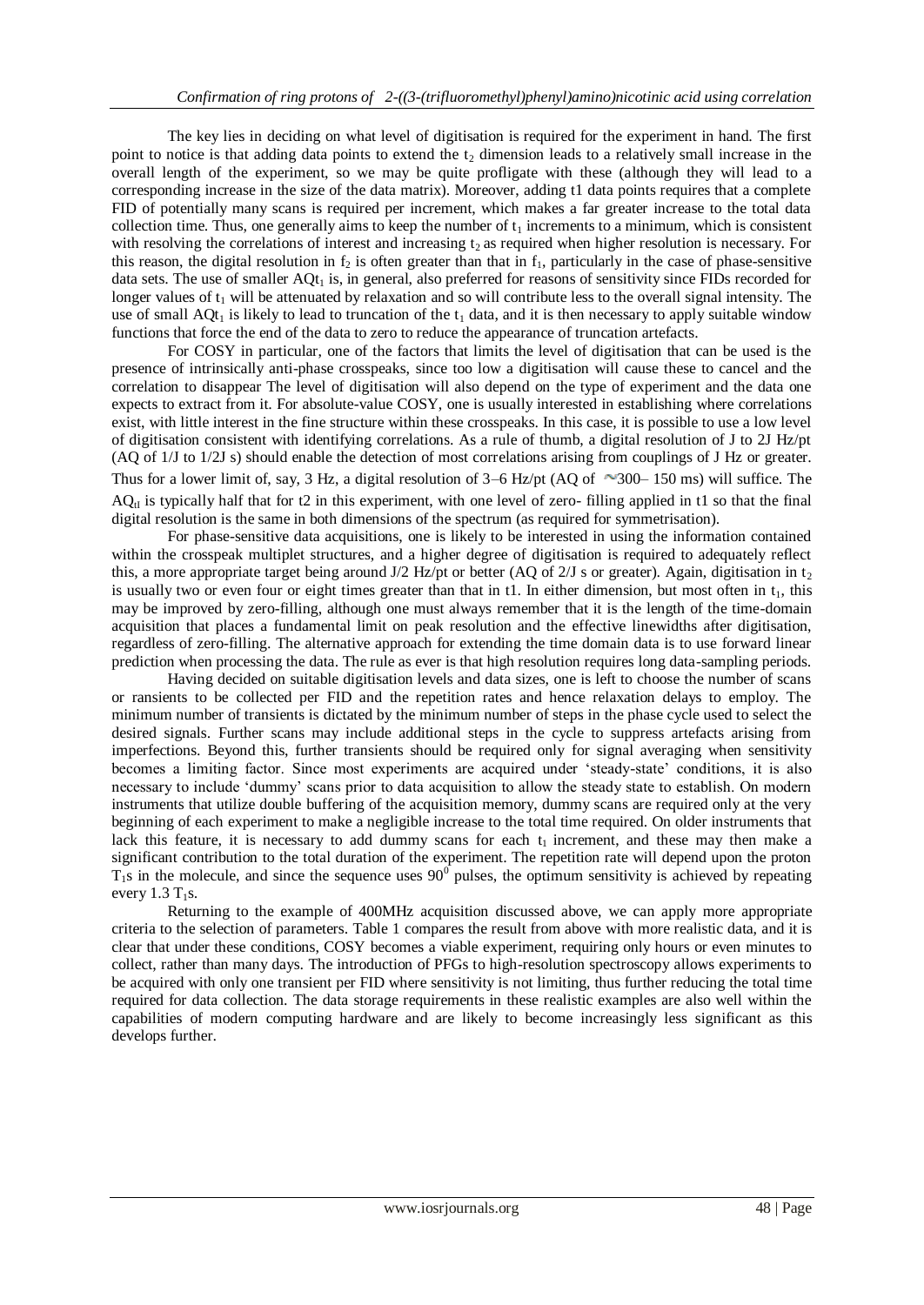| $-$ which is interested to which we have the contract of $-$ . We have the set of $-$ |                    |          |          |              |                        |                  |                   |
|---------------------------------------------------------------------------------------|--------------------|----------|----------|--------------|------------------------|------------------|-------------------|
| Experiment                                                                            | Spectral width/ppm | $N(t_2)$ | $N(t_1)$ | $Hz/pt(t_2)$ | Hz(pt(t <sub>1</sub> ) | Experiment time  | Raw data-set size |
| (a) Phase-sensitive                                                                   | $10 \times 10$     | 32K      | 32K      | 0.25         | 0.25                   | 4.5 days         | 1000 M words      |
| (b) Phase-sensitive                                                                   | $6 \times 6$       | 2K       | lK       | 2.3          | 2.3                    | $55$ min         | 2M words          |
| (c) Absolute value                                                                    | $6 \times 6$       | ΙK       | 256      | 4.6          | 4.6                    | $22 \text{ min}$ | 0.25 M words      |

**Table-1**: Illustrative data tables for COSY experiments

Scenario (a) transplants acquisition parameters from a typical 1D proton spectrum into the second dimension leading to unacceptable time requirements, whereas (b) and (c) use parameters more appropriate to 2D acquisitions. All calculations use phase cycles for f1 quad detection and axial-peak suppression only and for (b) and (c), a recovery delay of 1 s between scans. A single zero-filling in f1 was also employed for (b) and (c).

## **III. Results & Discussion**

For the current study sample of **2-((3-(trifluoromethyl)phenyl)amino)nicotinic acid** was taken for the analysis and than the data was interpreted using the correlation spectroscopy NMR technique. Proton NMR data was acquired in DMSO solvent and the result was found to be :-

dd( 1H;6.95); d(1H;7.34); d(1H;7.87); t(1H;7.53); dd(1H;8.29); dd(1H;8.45); s(1H;8.31); s(1H;10.65); s(1H;13.71).



**Figure-6:-** Proton NMR Spectra of 2-((3-(trifluoromethyl)phenyl)amino)nicotinic acid in DMSO





**Figure-7:-** Expanded view of Proton NMR Spectra of 2-((3- (trifluoromethyl)phenyl)amino)nicotinic acid in DMSO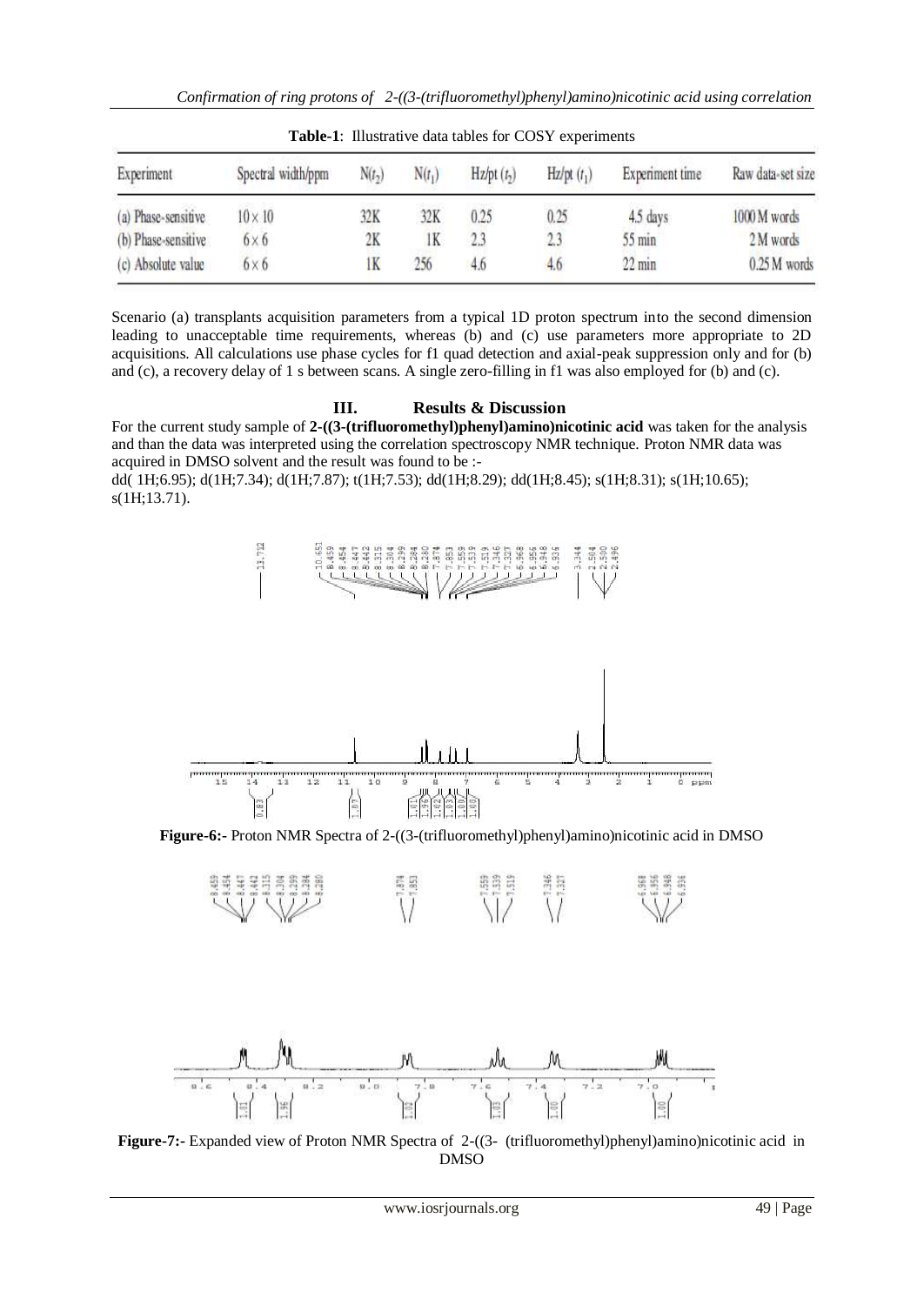

**Figure-8:-** COSY NMR Spectra of 2-((3-(trifluoromethyl)phenyl)amino)nicotinic acid in DMSO



**Figure-9:-** Expanded View of COSY NMR Spectra of 2-((3-(trifluoromethyl)phenyl)amino)nicotinic acid in DMSO



**Figure-10:-** Structure of 2-((3-(trifluoromethyl) phenyl)amino)nicotinic acid taken for study